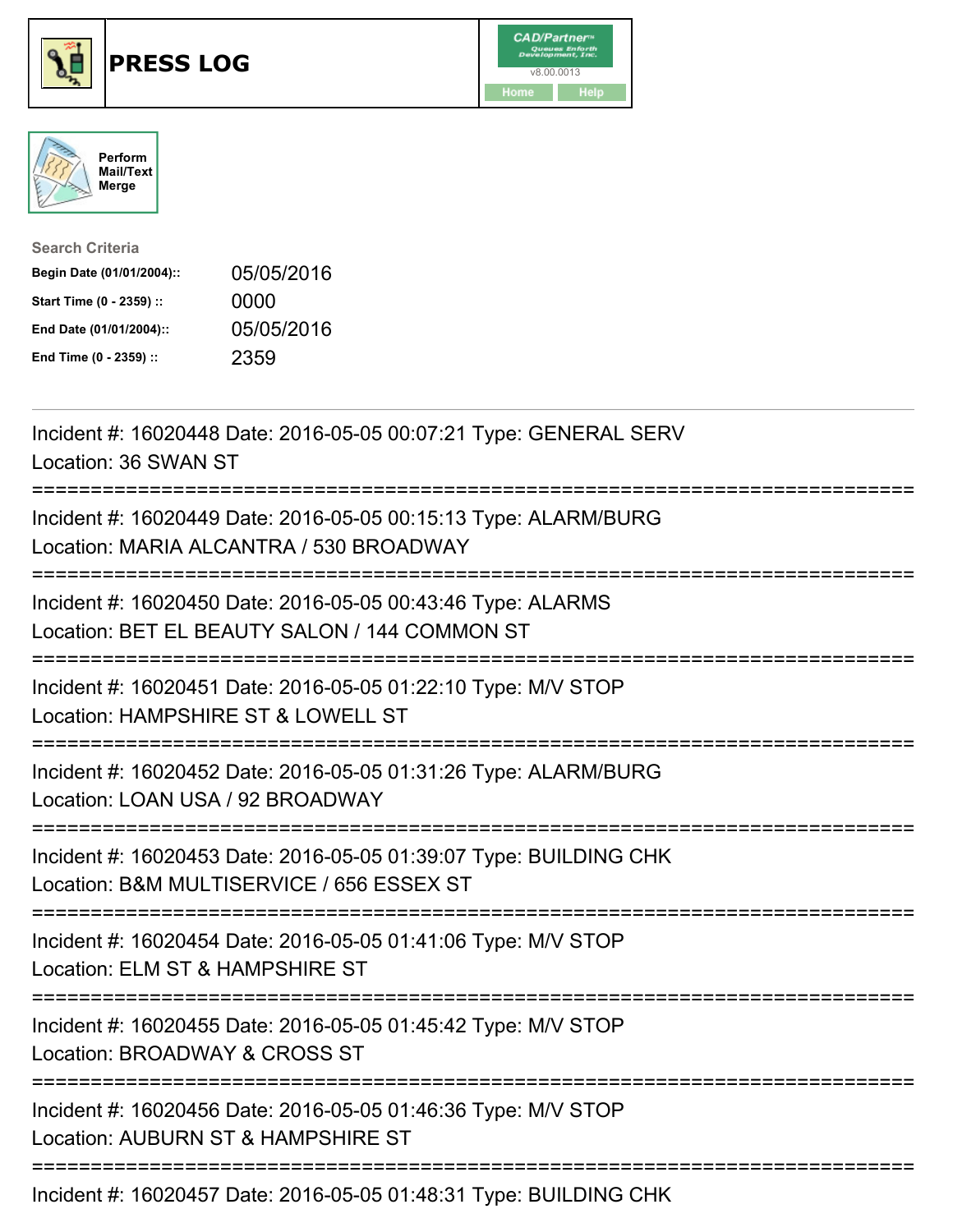Location: P LON MARKET / 269 HAMPSHIRE ST =========================================================================== Incident #: 16020458 Date: 2016-05-05 01:57:22 Type: BUILDING CHK Location: MERRIMACK MEDICAL CENTER / 25 MARSTON ST =========================================================================== Incident #: 16020459 Date: 2016-05-05 01:59:26 Type: M/V STOP Location: GROTON ST & S BROADWAY =========================================================================== Incident #: 16020460 Date: 2016-05-05 02:29:35 Type: M/V STOP Location: BROADWAY & TREMONT ST =========================================================================== Incident #: 16020461 Date: 2016-05-05 02:47:48 Type: BUILDING CHK Location: 77 S UNION ST =========================================================================== Incident #: 16020463 Date: 2016-05-05 02:52:51 Type: M/V STOP Location: HIGH ST & PLEASANT ST =========================================================================== Incident #: 16020462 Date: 2016-05-05 02:53:42 Type: M/V STOP Location: AMESBURY ST & LEBANON ST =========================================================================== Incident #: 16020464 Date: 2016-05-05 03:00:10 Type: BUILDING CHK Location: EUROPEAN MOTORS / 610 S UNION ST =========================================================================== Incident #: 16020465 Date: 2016-05-05 03:00:37 Type: BUILDING CHK Location: U-HAUL RENTAL / 375 BROADWAY =========================================================================== Incident #: 16020466 Date: 2016-05-05 03:01:09 Type: M/V STOP Location: GENERAL ST & PROSPECT ST =========================================================================== Incident #: 16020467 Date: 2016-05-05 03:17:01 Type: BUILDING CHK Location: PANTHER AUTO / 182 COMMON ST =========================================================================== Incident #: 16020468 Date: 2016-05-05 03:42:36 Type: BUILDING CHK Location: METRO PCS / 95 JACKSON ST =========================================================================== Incident #: 16020469 Date: 2016-05-05 03:43:05 Type: BUILDING CHK Location: CITIZENS BANK / 160 WINTHROP AV =========================================================================== Incident #: 16020470 Date: 2016-05-05 03:49:33 Type: BUILDING CHK Location: FAMILY POOLS / 70 S BROADWAY ===========================================================================

Incident #: 16020471 Date: 2016-05-05 04:00:34 Type: BUILDING CHK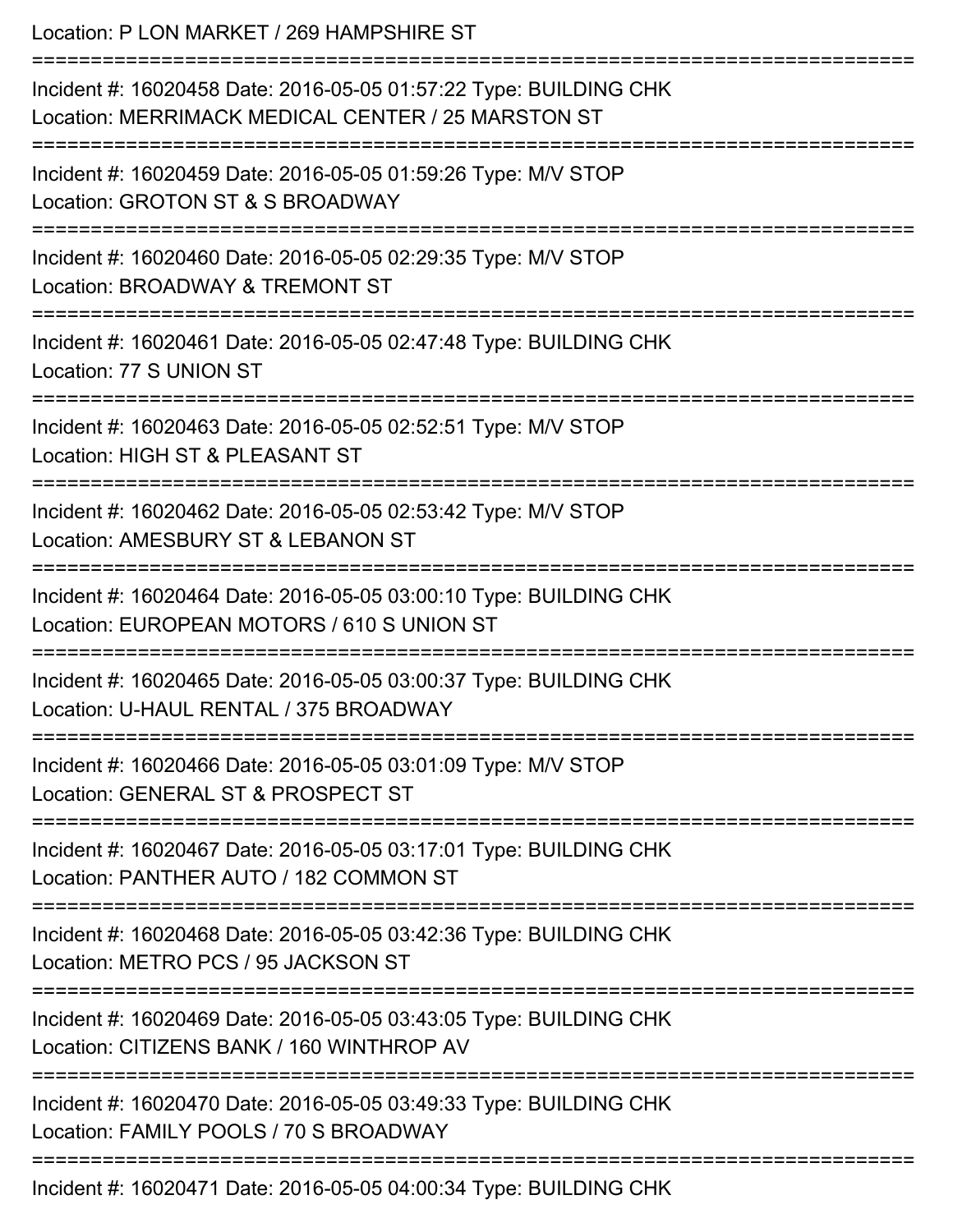| Incident #: 16020472 Date: 2016-05-05 04:01:30 Type: BUILDING CHK<br>Location: FISICHELLI'S PASTRY SHOP / 55 UNION ST |
|-----------------------------------------------------------------------------------------------------------------------|
| Incident #: 16020473 Date: 2016-05-05 06:36:49 Type: NOTIFICATION<br>Location: 34 BERKELEY ST #33                     |
| Incident #: 16020474 Date: 2016-05-05 07:01:32 Type: M/V STOP<br>Location: BOWDOIN ST & CLIFTON ST                    |
| Incident #: 16020475 Date: 2016-05-05 07:04:22 Type: PARK & WALK<br>Location: BROADWAY & HAVERHILL ST                 |
| Incident #: 16020476 Date: 2016-05-05 07:17:26 Type: M/V STOP<br>Location: BROADWAY & ESSEX ST                        |
| Incident #: 16020477 Date: 2016-05-05 07:22:54 Type: M/V STOP<br><b>Location: 85 MANCHESTER ST</b>                    |
| Incident #: 16020478 Date: 2016-05-05 08:00:20 Type: TRANSPORT<br>Location: LOWELL JUVY / null                        |
| Incident #: 16020479 Date: 2016-05-05 08:00:40 Type: MAL DAMAGE<br><b>Location: 1 GENERAL ST</b>                      |
| Incident #: 16020480 Date: 2016-05-05 08:07:11 Type: TOW OF M/V<br>Location: ROAD WORK / null                         |
| Incident #: 16020481 Date: 2016-05-05 08:07:46 Type: ALARMS<br>Location: COLONIAL LOUNGE / 283 BROADWAY               |
| Incident #: 16020482 Date: 2016-05-05 08:48:49 Type: AUTO ACC/NO PI<br>Location: COMMON ST & HAMPSHIRE ST             |
| Incident #: 16020483 Date: 2016-05-05 08:59:58 Type: INVESTIGATION<br>Location: 200 COMMON ST                         |
| Incident #: 16020484 Date: 2016-05-05 09:30:22 Type: PARK & WALK<br>Location: BRADFORD ST & BROADWAY                  |
| Incident #: 16020485 Date: 2016-05-05 09:37:10 Type: SUS PERS/MV                                                      |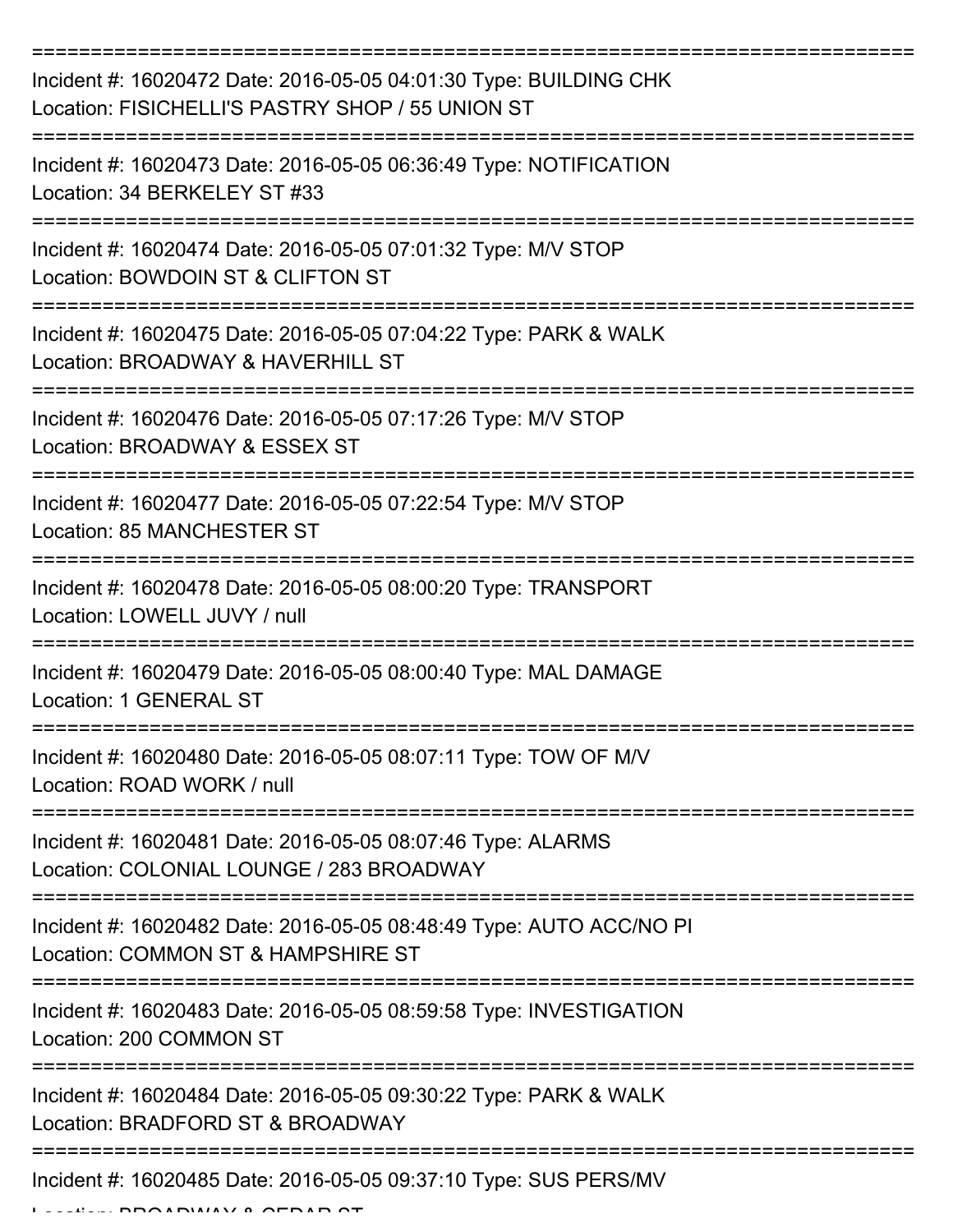| Incident #: 16020486 Date: 2016-05-05 09:38:48 Type: MV/BLOCKING<br>Location: SUPER LIQUORS / 35 S BROADWAY |
|-------------------------------------------------------------------------------------------------------------|
| Incident #: 16020487 Date: 2016-05-05 09:40:47 Type: UNKNOWN PROB<br>Location: 10 BROOKFIELD ST             |
| Incident #: 16020488 Date: 2016-05-05 09:46:15 Type: HOME INVASION<br>Location: 196 BRUCE ST                |
| Incident #: 16020489 Date: 2016-05-05 09:53:12 Type: ALARM/BURG<br>Location: COLONIAL LOUNGE / 283 BROADWAY |
| Incident #: 16020490 Date: 2016-05-05 09:53:35 Type: TOW OF M/V<br>Location: BROADWAY AV & WASHINGTON ST    |
| Incident #: 16020491 Date: 2016-05-05 09:54:12 Type: DOMESTIC/PROG<br>Location: 20 CHESTER ST FL 2ND        |
| Incident #: 16020492 Date: 2016-05-05 10:05:21 Type: DOMESTIC/PAST<br>Location: 37 BOWDOIN ST FL 1          |
| Incident #: 16020493 Date: 2016-05-05 10:19:41 Type: DISTURBANCE<br>Location: CANAL ST & MARSTON ST         |
| Incident #: 16020494 Date: 2016-05-05 10:27:07 Type: 209A/SERVE<br>Location: 272 FARNHAM ST                 |
| Incident #: 16020495 Date: 2016-05-05 10:28:42 Type: 209A/SERVE<br>Location: 90 LOWELL ST                   |
| Incident #: 16020496 Date: 2016-05-05 10:30:35 Type: 209A/SERVE<br>Location: 90 LOWELL ST                   |
| Incident #: 16020497 Date: 2016-05-05 10:32:00 Type: 209A/SERVE<br>Location: 90 LOWELL ST                   |
| Incident #: 16020498 Date: 2016-05-05 10:33:51 Type: 209A/SERVE<br>Location: 90 LOWELL ST                   |
| Incident #: 16020499 Date: 2016-05-05 10:41:11 Type: M/V STOP                                               |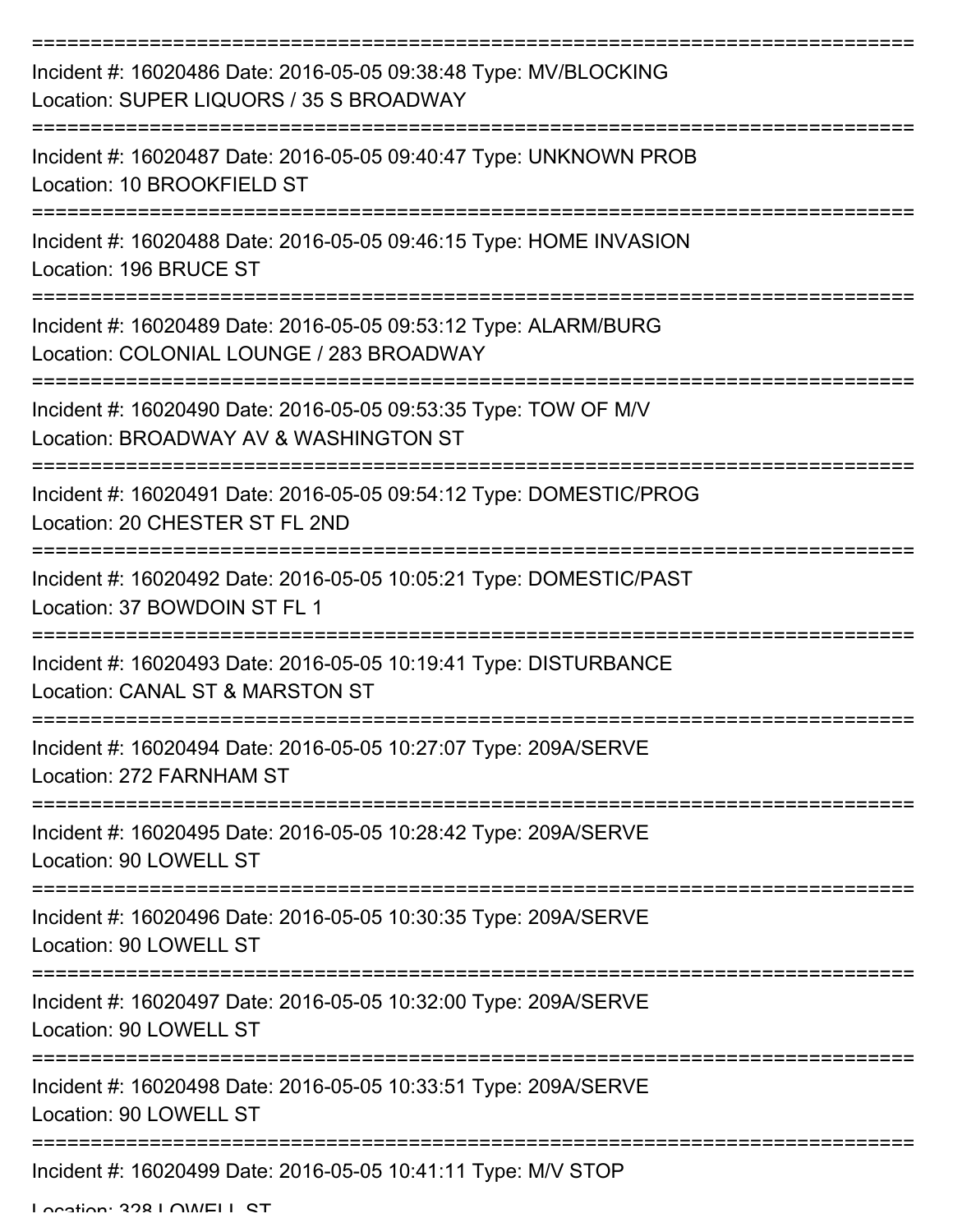| Incident #: 16020500 Date: 2016-05-05 10:41:14 Type: IDENTITY THEFT<br>Location: 70 ABBOTT ST                         |
|-----------------------------------------------------------------------------------------------------------------------|
| Incident #: 16020501 Date: 2016-05-05 10:44:16 Type: AMBULANCE ASSSI<br>Location: 600 BROADWAY #425                   |
| Incident #: 16020502 Date: 2016-05-05 10:45:09 Type: M/V STOP<br>Location: 328 LOWELL ST                              |
| Incident #: 16020503 Date: 2016-05-05 10:46:50 Type: SUS PERS/MV<br><b>Location: 2 WASHINGTON ST</b>                  |
| Incident #: 16020504 Date: 2016-05-05 10:49:05 Type: LOCKOUT<br>Location: BRINKS INC / 9 POWERS ST                    |
| Incident #: 16020505 Date: 2016-05-05 10:59:59 Type: LOST PROPERTY<br>Location: 383 LOWELL ST FL 1                    |
| Incident #: 16020506 Date: 2016-05-05 11:04:37 Type: TOW OF M/V<br>Location: AMESBURY ST & COMMON ST                  |
| Incident #: 16020507 Date: 2016-05-05 11:05:22 Type: M/V STOP<br>Location: BROADWAY & LOWELL ST                       |
| ;================<br>Incident #: 16020508 Date: 2016-05-05 11:07:33 Type: A&B PAST<br>Location: 18 WINTHROP AV FL 1ST |
| Incident #: 16020509 Date: 2016-05-05 11:10:24 Type: GENERAL SERV<br>Location: PARTHUM SCHOOL / 255 E HAVERHILL ST    |
| Incident #: 16020510 Date: 2016-05-05 11:21:24 Type: UNKNOWN PROB<br>Location: 257 ESSEX ST                           |
| Incident #: 16020511 Date: 2016-05-05 11:21:56 Type: TOW OF M/V<br>Location: BROADWAY & TREMONT ST                    |
| Incident #: 16020512 Date: 2016-05-05 11:22:13 Type: MEDIC SUPPORT<br>Location: 141 FARNHAM ST FL 1                   |
| Incident #: 16020513 Date: 2016-05-05 11:26:08 Type: COURT DOC SERVE                                                  |

Location: 250 PROSPECT ST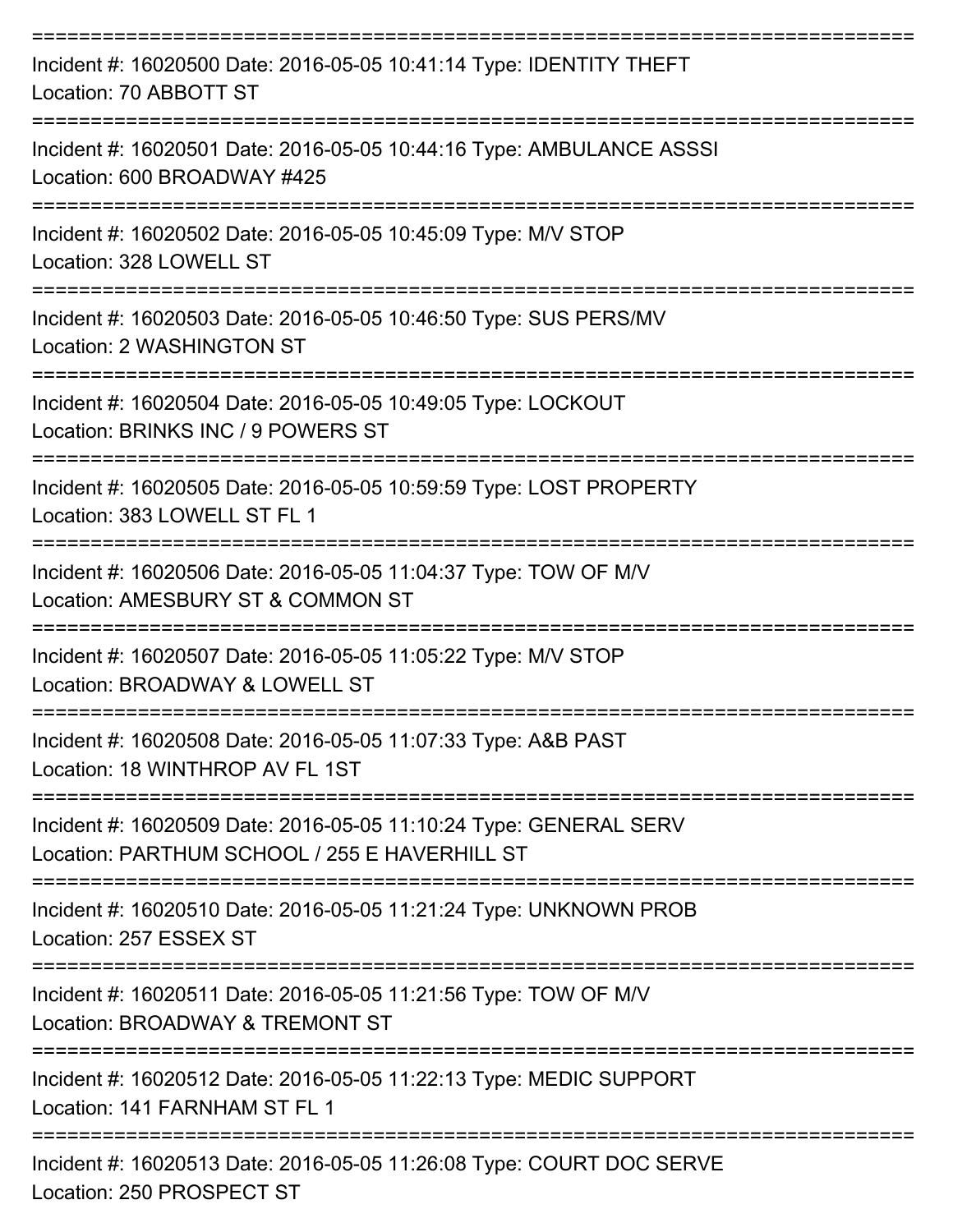| Incident #: 16020514 Date: 2016-05-05 11:30:51 Type: COURT DOC SERVE<br>Location: 604 HOWARD ST                                                                              |
|------------------------------------------------------------------------------------------------------------------------------------------------------------------------------|
| :=================================<br>Incident #: 16020515 Date: 2016-05-05 11:33:29 Type: 209A/SERVE<br>Location: 89 WOODLAND ST                                            |
| Incident #: 16020516 Date: 2016-05-05 11:38:20 Type: M/V STOP<br>Location: MARSTON ST (N)                                                                                    |
| =================================<br>Incident #: 16020517 Date: 2016-05-05 11:43:54 Type: GENERAL SERV<br>Location: CHESTER ST & S BROADWAY<br>:============================ |
| Incident #: 16020518 Date: 2016-05-05 11:48:30 Type: SUS PERS/MV<br>Location: BRADFORD ST & BROADWAY                                                                         |
| Incident #: 16020519 Date: 2016-05-05 11:49:01 Type: SUS PERS/MV<br>Location: BRADFORD ST & FRANKLIN ST                                                                      |
| Incident #: 16020520 Date: 2016-05-05 11:56:55 Type: COURT DOC SERVE<br>Location: 322 IRENE ST                                                                               |
| Incident #: 16020521 Date: 2016-05-05 12:01:15 Type: SUS PERS/MV<br>Location: 208 BROADWAY                                                                                   |
| Incident #: 16020522 Date: 2016-05-05 12:02:38 Type: AMBULANCE ASSSI<br>Location: ESSEX ST & JACKSON ST                                                                      |
| Incident #: 16020523 Date: 2016-05-05 12:07:21 Type: COURT DOC SERVE<br>Location: 93 BODWELL ST                                                                              |
| Incident #: 16020524 Date: 2016-05-05 12:14:37 Type: M/V STOP<br>Location: 212 BROADWAY                                                                                      |
| Incident #: 16020525 Date: 2016-05-05 12:15:40 Type: M/V STOP<br>Location: BROADWAY & MANCHESTER ST                                                                          |
| Incident #: 16020526 Date: 2016-05-05 12:21:36 Type: TOW OF M/V<br><b>Location: VINE ST</b>                                                                                  |
| Incident #: 16020527 Date: 2016-05-05 12:22:09 Type: M/V STOP<br>Location: BROADWAY & COMMON ST                                                                              |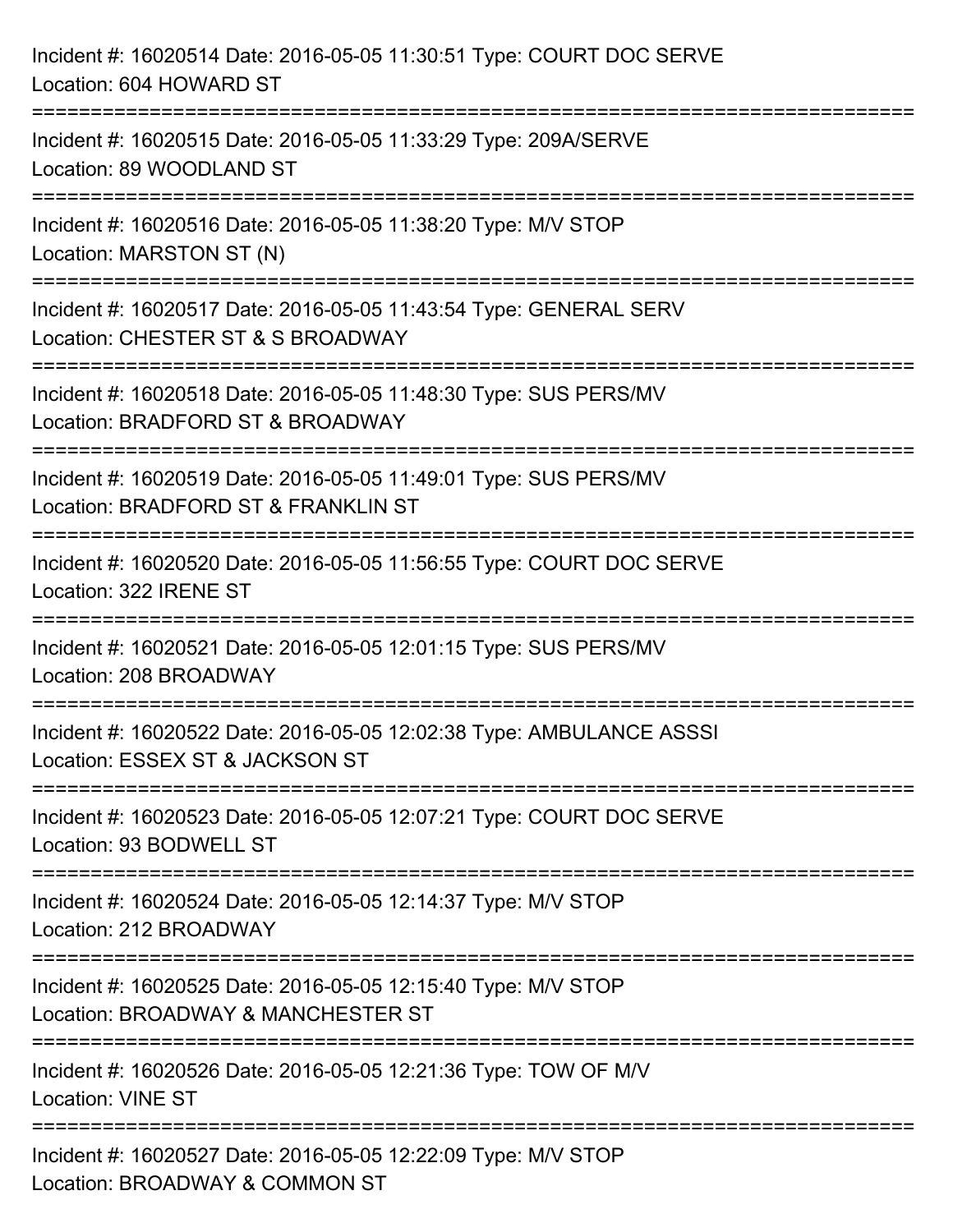| Incident #: 16020528 Date: 2016-05-05 12:36:45 Type: IDENTITY THEFT<br>Location: 42 BRADFORD ST #1B                        |
|----------------------------------------------------------------------------------------------------------------------------|
| Incident #: 16020529 Date: 2016-05-05 12:39:27 Type: M/V STOP<br>Location: BROADWAY & LOWELL ST                            |
| Incident #: 16020530 Date: 2016-05-05 12:46:53 Type: ALARM/BURG<br>Location: 124 E HAVERHILL ST<br>:====================   |
| Incident #: 16020531 Date: 2016-05-05 13:04:20 Type: 209A/SERVE<br>Location: 148 BEACON AV                                 |
| Incident #: 16020532 Date: 2016-05-05 13:09:00 Type: SERVE 209A<br>Location: 405 ANDOVER ST<br>.-------------------------- |
| Incident #: 16020533 Date: 2016-05-05 13:10:33 Type: M/V STOP<br>Location: 600 ESSEX ST                                    |
| Incident #: 16020534 Date: 2016-05-05 13:11:47 Type: M/V STOP<br>Location: 264 ESSEX ST                                    |
| Incident #: 16020535 Date: 2016-05-05 13:14:33 Type: ABAND MV<br>Location: 12 BROOKFIELD ST                                |
| Incident #: 16020536 Date: 2016-05-05 13:17:05 Type: DISTURBANCE<br><b>Location: VINE ST</b>                               |
| Incident #: 16020537 Date: 2016-05-05 13:19:09 Type: SERVE 209A<br>Location: 115 CAMBRIDGE ST                              |
| Incident #: 16020538 Date: 2016-05-05 13:21:58 Type: SERVE 209A<br>Location: 204 S UNION ST                                |
| Incident #: 16020539 Date: 2016-05-05 13:22:54 Type: M/V STOP<br>Location: HAVERHILL ST & LAWRENCE ST                      |
| Incident #: 16020540 Date: 2016-05-05 13:25:18 Type: M/V STOP<br>Location: MERRIMACK ST & S UNION ST                       |
| Incident #: 16020541 Date: 2016-05-05 13:43:00 Type: SUS PERS/MV<br>Location: 305 S BROADWAY                               |

===========================================================================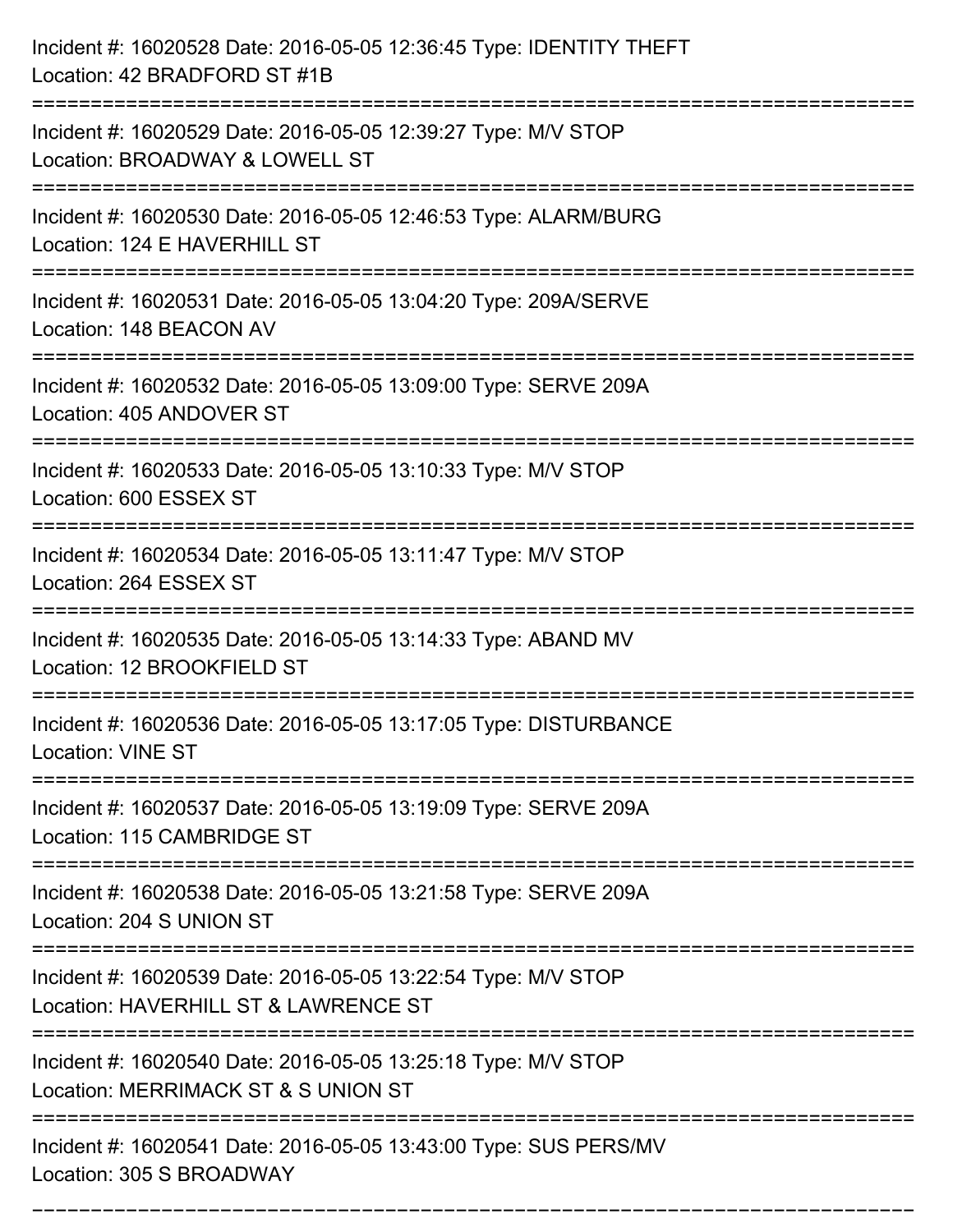| Incident #: 16020542 Date: 2016-05-05 13:54:28 Type: TEST QED<br>Location: 4 WEDGEWOOD RD                                          |
|------------------------------------------------------------------------------------------------------------------------------------|
| Incident #: 16020544 Date: 2016-05-05 14:08:39 Type: KEEP PEACE<br>Location: 19 BOURQUE ST                                         |
| Incident #: 16020543 Date: 2016-05-05 14:10:00 Type: ALARM/BURG<br>Location: 204 FARNHAM ST                                        |
| Incident #: 16020546 Date: 2016-05-05 14:15:10 Type: GENERAL SERV<br>Location: CASA NUEVA VIDA / 59 JACKSON ST                     |
| Incident #: 16020545 Date: 2016-05-05 14:16:15 Type: DRUG VIO<br>Location: 370 S UNION ST                                          |
| Incident #: 16020547 Date: 2016-05-05 14:29:31 Type: M/V STOP<br>Location: 335 ESSEX ST                                            |
| Incident #: 16020548 Date: 2016-05-05 14:30:15 Type: LARCENY/PAST<br>Location: 70 N PARISH RD                                      |
| Incident #: 16020549 Date: 2016-05-05 14:37:42 Type: M/V STOP<br>Location: MARKET ST & PARKER ST                                   |
| Incident #: 16020550 Date: 2016-05-05 14:40:58 Type: KEEP PEACE<br>Location: 19 BOURQUE ST                                         |
| Incident #: 16020551 Date: 2016-05-05 14:58:52 Type: M/V STOP<br>Location: HAWLEY ST & S BROADWAY                                  |
| ===========================<br>Incident #: 16020552 Date: 2016-05-05 15:03:10 Type: INVESTIGATION<br>Location: 62 HAMPSHIRE ST #1A |
| Incident #: 16020553 Date: 2016-05-05 15:04:06 Type: COURT DOC SERVE<br>Location: 250 PROSPECT ST                                  |
| Incident #: 16020554 Date: 2016-05-05 15:05:49 Type: COURT DOC SERVE<br>Location: 169 HAVERHILL ST                                 |
| Incident #: 16020555 Date: 2016-05-05 15:07:22 Type: COURT DOC SERVE<br>Location: 93 BODWELL ST                                    |
|                                                                                                                                    |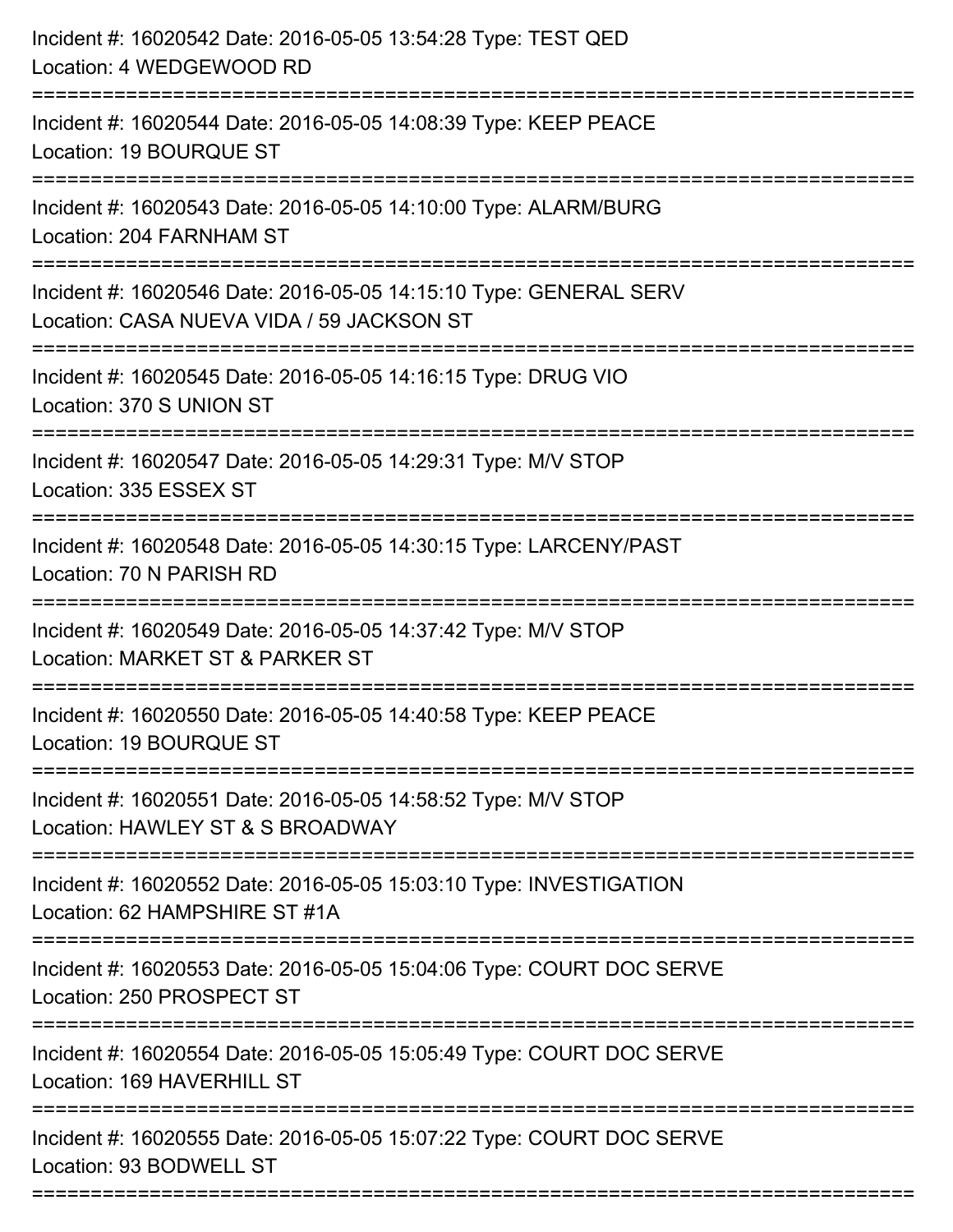Location: CENTRAL BRIDGE

| Incident #: 16020557 Date: 2016-05-05 15:14:11 Type: NEIGHBOR PROB<br>Location: 633 HAVERHILL ST FL 2ND    |
|------------------------------------------------------------------------------------------------------------|
| Incident #: 16020558 Date: 2016-05-05 15:14:28 Type: COURT DOC SERVE<br>Location: 24 SPRUCE ST             |
| Incident #: 16020559 Date: 2016-05-05 15:15:32 Type: M/V STOP<br>Location: 141 WINTHROP AV                 |
| Incident #: 16020560 Date: 2016-05-05 15:17:09 Type: COURT DOC SERVE<br>Location: 24 SPRUCE ST             |
| Incident #: 16020561 Date: 2016-05-05 15:17:12 Type: M/V STOP<br>Location: 114 BOXFORD ST                  |
| Incident #: 16020562 Date: 2016-05-05 15:18:04 Type: COURT DOC SERVE<br>Location: 24 SPRUCE ST             |
| Incident #: 16020563 Date: 2016-05-05 15:21:56 Type: AUTO ACC/NO PI<br>Location: HAVERHILL ST & NEWBURY ST |
| Incident #: 16020564 Date: 2016-05-05 15:25:05 Type: M/V STOP<br>Location: BOXFORD ST & WINTHROP AV        |
| Incident #: 16020565 Date: 2016-05-05 15:28:38 Type: 911 HANG UP<br>Location: 103 EVERETT ST               |
| Incident #: 16020566 Date: 2016-05-05 15:30:35 Type: A&B PAST<br>Location: 42 BENNINGTON ST                |
| Incident #: 16020567 Date: 2016-05-05 15:42:12 Type: LOST PROPERTY<br>Location: 257 ESSEX ST               |
| Incident #: 16020568 Date: 2016-05-05 15:56:43 Type: IDENTITY THEFT<br>Location: 43 FERN ST                |
| Incident #: 16020569 Date: 2016-05-05 16:02:05 Type: SUS PERS/MV<br>Location: BROADWAY & PARK ST           |
|                                                                                                            |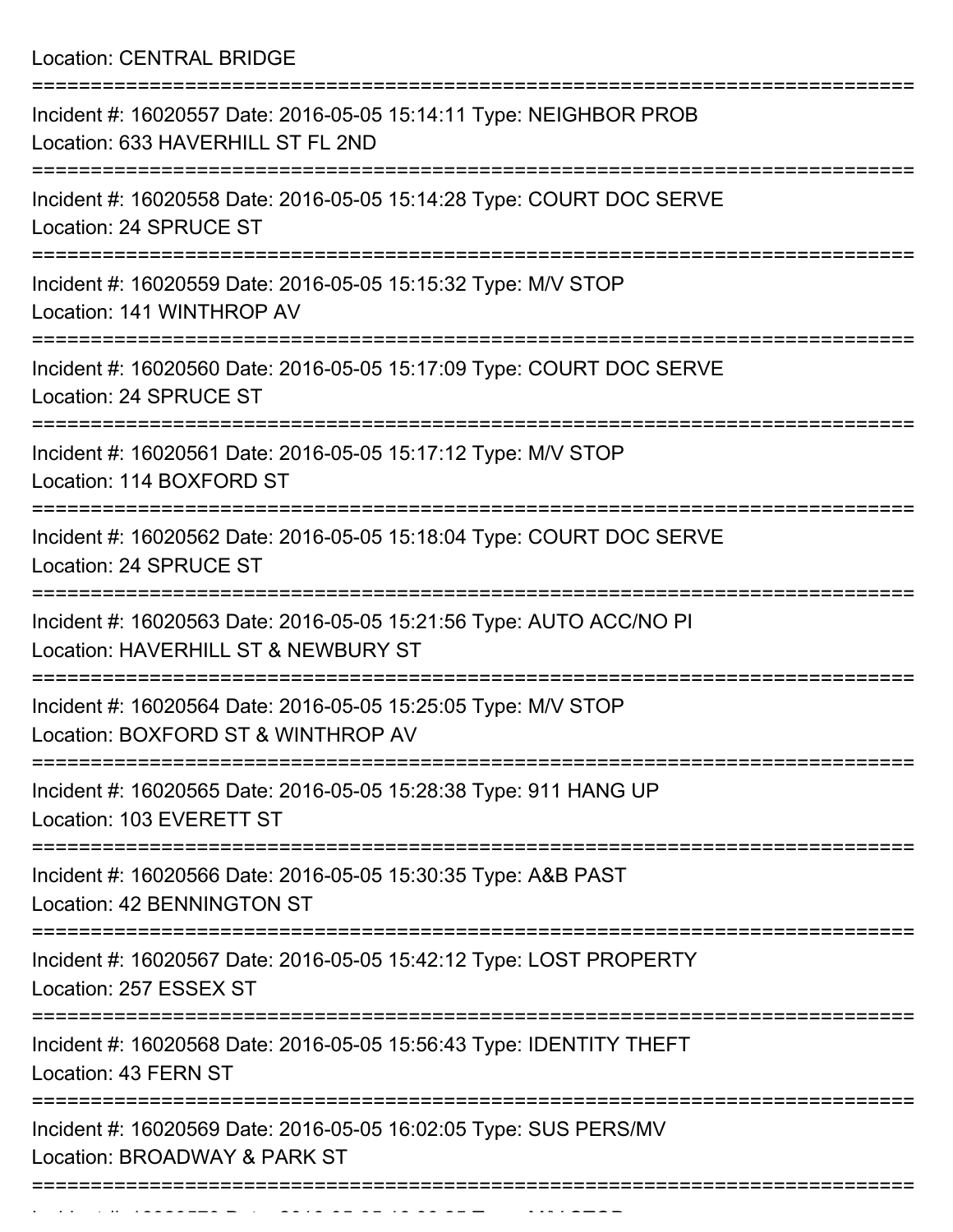Location: COMMON ST & HAMPSHIRE ST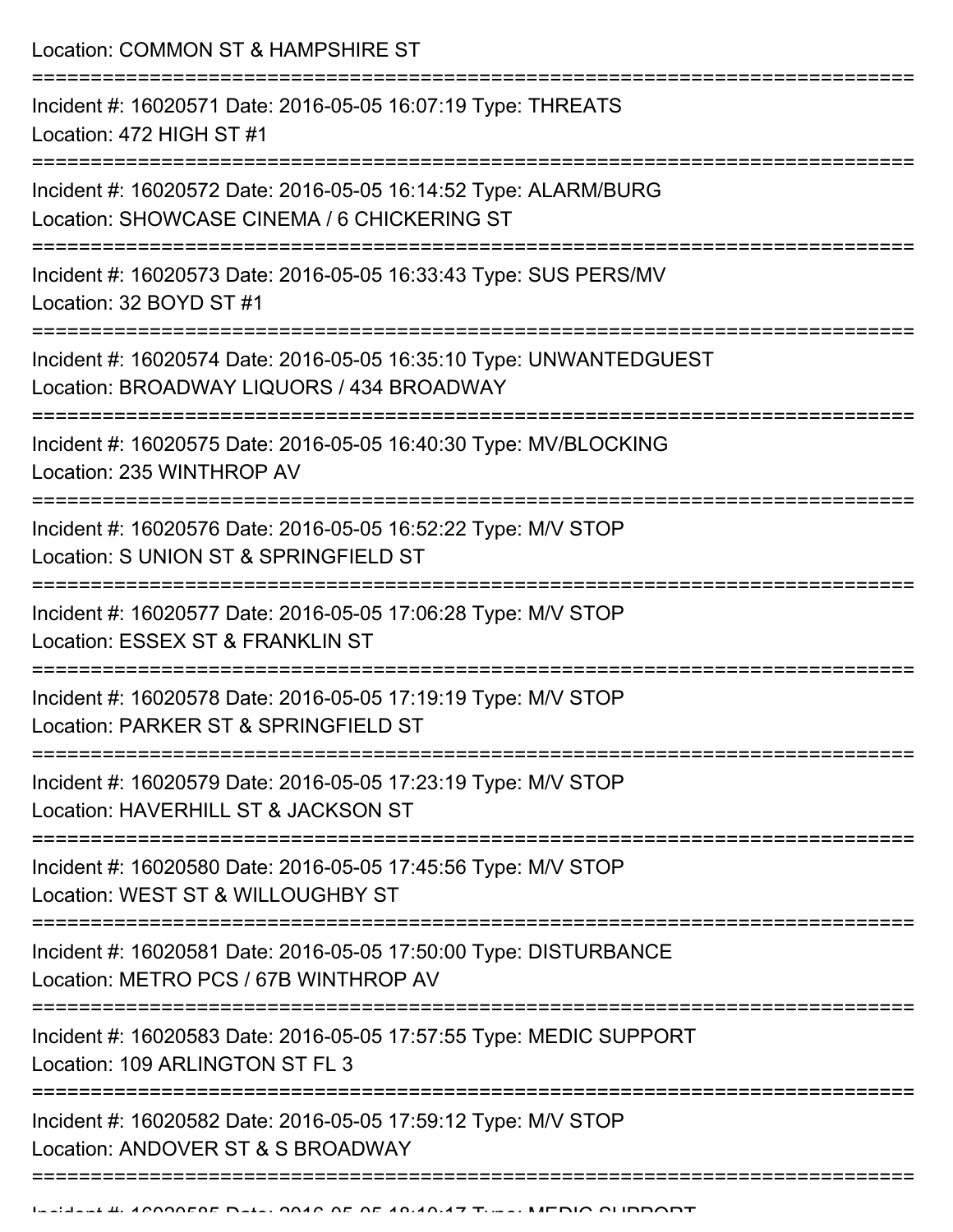Location: 62 W DALTON #4

| Incident #: 16020584 Date: 2016-05-05 18:16:23 Type: M/V STOP<br>Location: BLANCHARD ST & SALEM ST          |
|-------------------------------------------------------------------------------------------------------------|
| Incident #: 16020586 Date: 2016-05-05 18:22:46 Type: MISSING PERS<br>Location: 477 HAVERHILL ST             |
| Incident #: 16020587 Date: 2016-05-05 18:24:30 Type: M/V STOP<br>Location: 149 MAY ST                       |
| Incident #: 16020588 Date: 2016-05-05 18:28:12 Type: CK WELL BEING<br>Location: 21 BRUCE ST                 |
| Incident #: 16020589 Date: 2016-05-05 18:43:53 Type: SUS PERS/MV<br><b>Location: 1 TREMONT ST</b>           |
| Incident #: 16020595 Date: 2016-05-05 18:43:53 Type: UNWANTEDGUEST<br>Location: 205 BROADWAY                |
| Incident #: 16020590 Date: 2016-05-05 19:06:36 Type: DRUG OVERDOSE<br>Location: 1 TREMONT ST FL 2           |
| Incident #: 16020591 Date: 2016-05-05 19:07:30 Type: MEDIC SUPPORT<br>Location: 25 LYNN ST                  |
| Incident #: 16020592 Date: 2016-05-05 19:25:00 Type: M/V STOP<br><b>Location: PEMBERTON PARK</b>            |
| Incident #: 16020593 Date: 2016-05-05 19:29:44 Type: M/V STOP<br>Location: MERRIMACK ST & S UNION ST        |
| Incident #: 16020594 Date: 2016-05-05 19:38:50 Type: ALARM/BURG<br>Location: DUNKIN DONUTS / 608 S UNION ST |
| Incident #: 16020596 Date: 2016-05-05 20:20:55 Type: TOW/REPOSSED<br>Location: 30 CHESTNUT ST               |
| Incident #: 16020597 Date: 2016-05-05 20:22:58 Type: DOMESTIC/PROG<br>Location: 20 KNOX ST #28              |
|                                                                                                             |

Incident #: 16020598 Date: 2016-05-05 20:41:05 Type: ALARM/BURG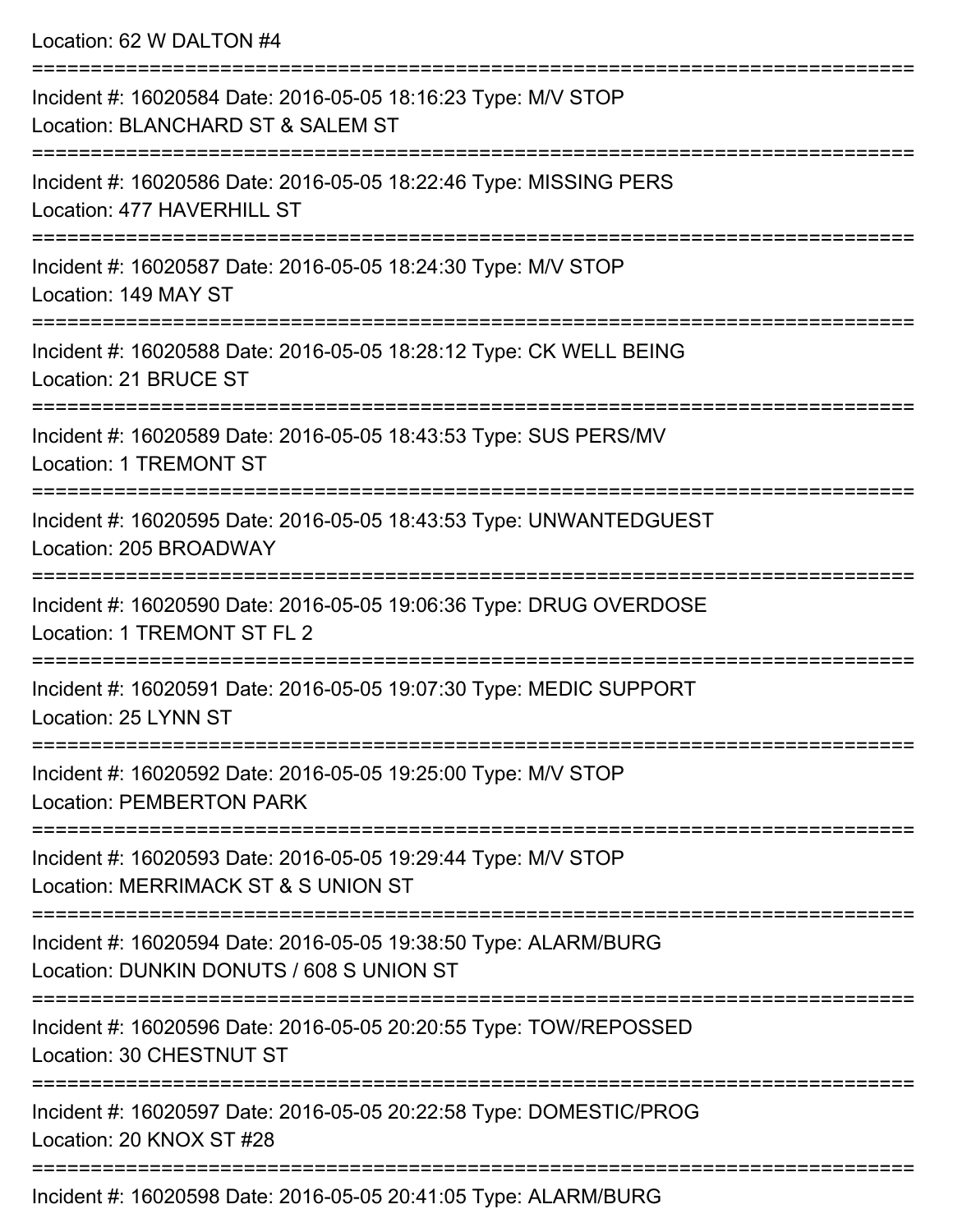| Incident #: 16020599 Date: 2016-05-05 20:52:24 Type: AUTO ACC/NO PI<br>Location: 95 NEWBURY ST                |
|---------------------------------------------------------------------------------------------------------------|
| Incident #: 16020600 Date: 2016-05-05 20:58:04 Type: AUTO ACC/PED<br>Location: 1 GENERAL ST                   |
| Incident #: 16020601 Date: 2016-05-05 21:07:12 Type: AUTO ACC/NO PI<br>Location: FOSTER ST & MARKET ST        |
| Incident #: 16020602 Date: 2016-05-05 21:12:37 Type: DOMESTIC/PROG<br>Location: 74 HAWLEY ST                  |
| Incident #: 16020603 Date: 2016-05-05 21:34:51 Type: ALARM/BURG<br>Location: 23 EUTAW ST                      |
| Incident #: 16020604 Date: 2016-05-05 21:55:01 Type: M/V STOP<br><b>Location: HIGH ST</b>                     |
| Incident #: 16020605 Date: 2016-05-05 22:04:39 Type: M/V STOP<br>Location: AMESBURY ST & ESSEX ST             |
| Incident #: 16020606 Date: 2016-05-05 22:09:38 Type: INVESTIGATION<br>Location: 118 FXCHANGF ST #A            |
| Incident #: 16020607 Date: 2016-05-05 22:11:50 Type: DISTURBANCE<br>Location: 25 LYNN ST<br>----------------- |
| Incident #: 16020608 Date: 2016-05-05 22:24:26 Type: ALARM/BURG<br>Location: RENT A CENTER / 356 ESSEX ST     |
| Incident #: 16020609 Date: 2016-05-05 22:31:20 Type: TRESPASSING<br>Location: 204 S UNION ST                  |
| Incident #: 16020610 Date: 2016-05-05 22:40:37 Type: DISTURBANCE<br>Location: DUCK BRIDGE / 0 ISLAND ST       |
| Incident #: 16020611 Date: 2016-05-05 23:01:33 Type: M/V STOP<br>Location: BRADFORD ST & HAMPSHIRE ST         |
| Incident #: 16020612 Date: 2016-05-05 23:07:56 Type: M/V STOP                                                 |